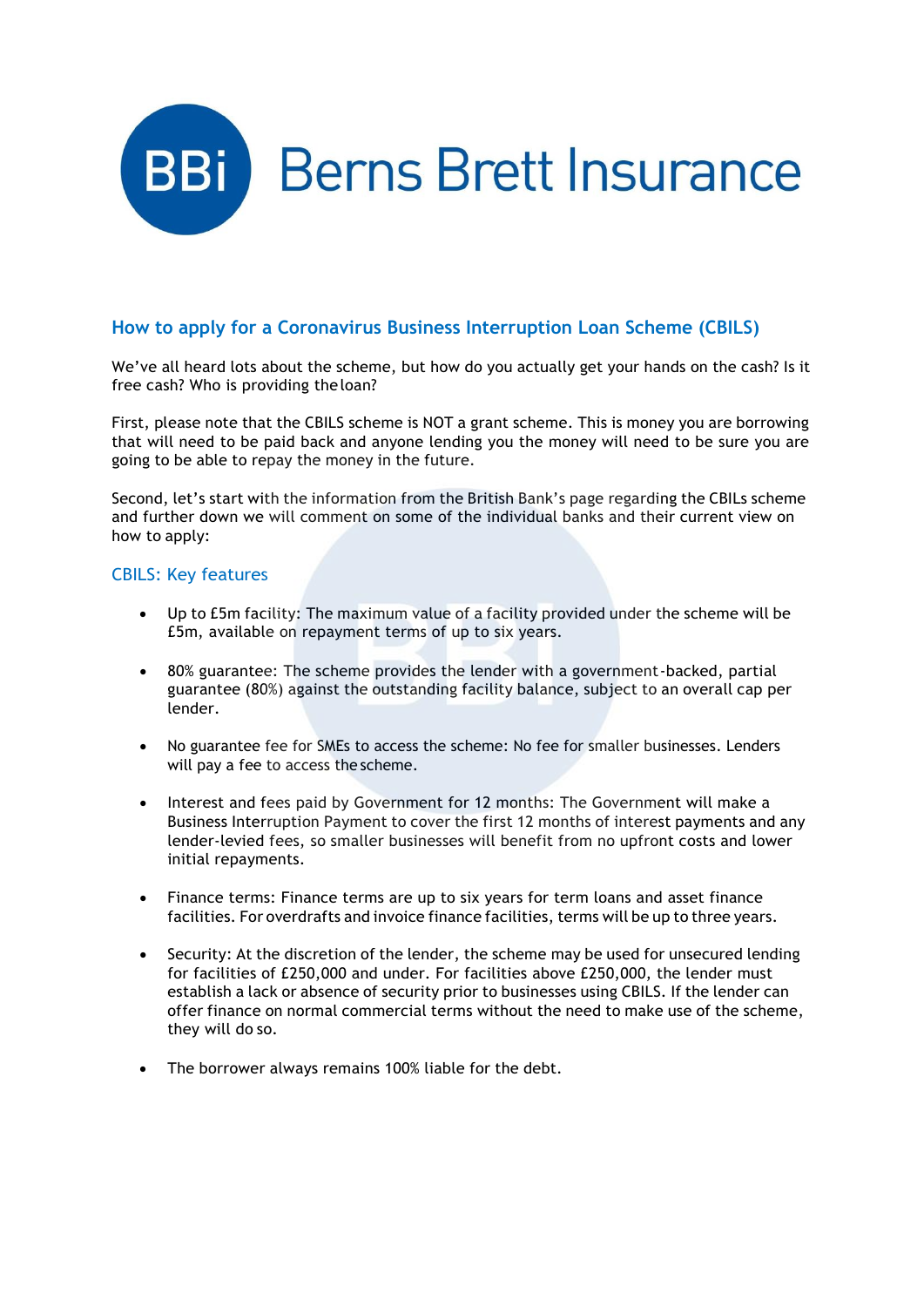# Eligibility Criteria

Smaller businesses from all sectors can apply for the full amount of the facility. To be eligible for a facility under CBILS, an SME must:

- Be UK-based in its business activity, with annual turnover of no more than £45m
- Have a borrowing proposal which, were it not for the current pandemic, would be considered viable by the lender, and for which the lender believes the provision of finance will enable the business to trade out of any short-to-medium term difficulty.

Please note: If the lender can offer finance on normal commercial terms without the need to make use of the scheme, they will do so.

Source - [British Business Bank](https://www.british-business-bank.co.uk/ourpartners/coronavirus-business-interruption-loan-scheme-cbils/) Refer here for further information on excluded sectors. So, what exactly does this mean, as the original announcements sounded like these loans would easily be available for everyone?

Please do note the line at the bottom of the above guidance, if the lender can offer finance on normal commercial terms without using the scheme, they will do so. However, the explanation below on what information the bank will require will still apply, even if you find you don't qualify for a CBILS loan.

Let's start with the final point under eligibility criteria:

 Have a borrowing proposal which, were it not for the current pandemic, would be considered viable by the lender, and for which the lender believes the provision of finance will enable the business to trade out of any short-to-medium term difficulty.

This means that you will need to prove that your business has been operating in a viable fashion and will do again post the Coronavirus situation. If you applied for credit recently and were turned down for any reason other than a lack of security, you are likely to get turned down for one of these facilities.

Assuming you are going to apply for a facility, you need to look at supplying the following information to your bank:

- Last 2/3 years accounts
- $>$  Up to date management information
- $>$  A forecast to show that post the corona situation you will be able to trade as you have been
- $>$  A simple forecast of cash in and out to cover the next 3-6 months demonstrating how you are going to get through the period while we may still have corona related restrictions in place. For example, all ongoing costs versus all ongoing income (cash not profit and loss). By virtue of asking for a loan, you would assume there is a shortfall between the two and that is what you should be basing the amount of facility you are requesting on. So, if there is a shortfall of £30,000, you will probably be asking for a facility of £35-40k from the bank – allowing for some contingency.
- A short and simple business plan plus an addendum explaining exactly what you're doing and why during the Coronavirus situation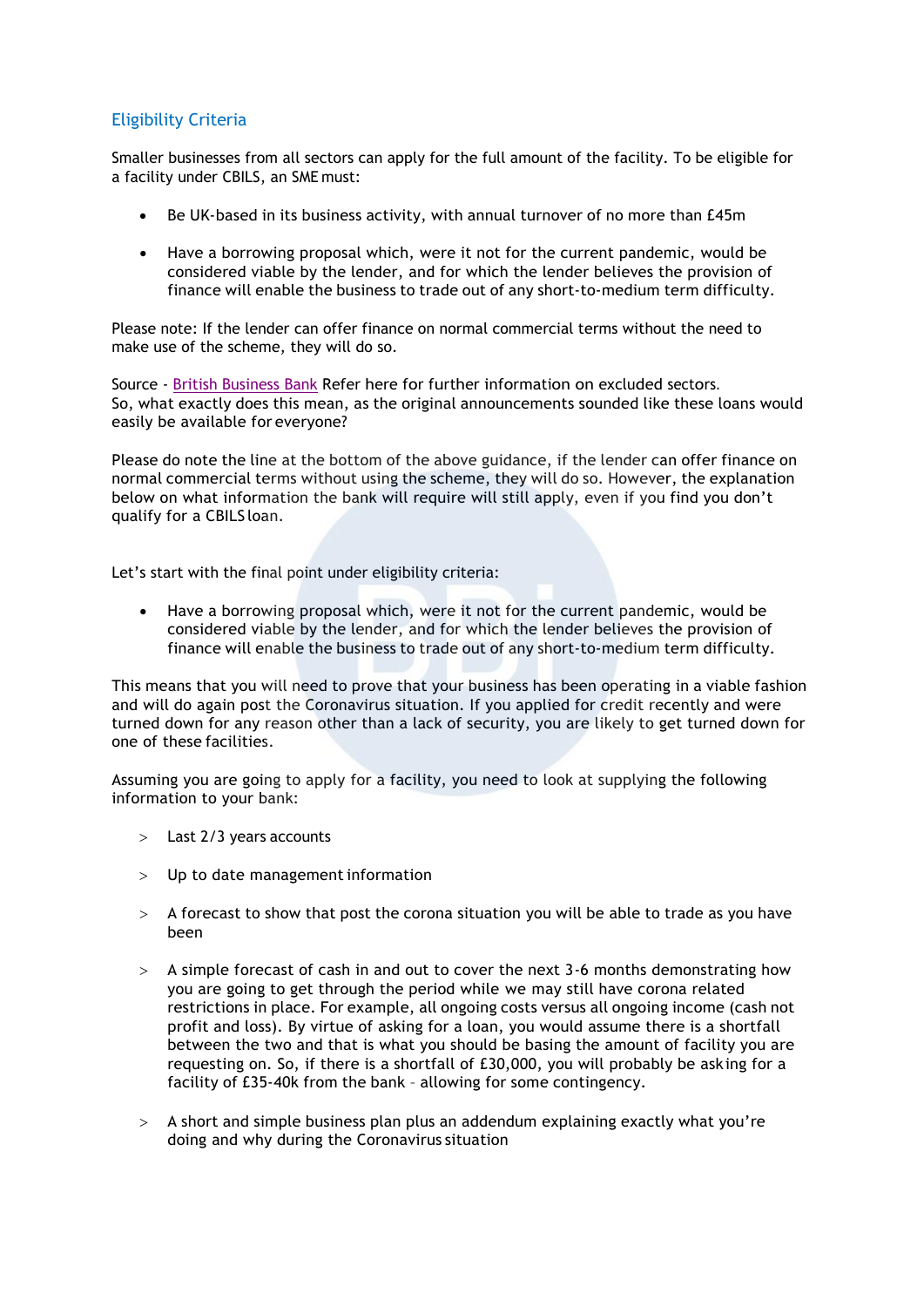- $>$  You are likely to be asked for a statement of assets, liabilities, income and expenditure detailing your personal financial situation
- Latest debtor and creditor aged reports

So, you will have to put some work in to pull all of this information together as your bank manager will not be able to get you a decision without it.

Assuming you do qualify for the scheme, you should ask your bank manager to clarify the security and pricing arrangements. Although the scheme is currently looking to offer a period of twelve months where the government cover the interest costs and a capital repayment holiday for a year, after that you will need to repay the money or normal interest rates will kick in, and they are likely to be higher than the interest rates you would incur through a normal commercial facility.

The security arrangement may not have been a consideration till now as the point of the scheme is that government are providing the lender with an 80% guarantee. However, the terms of the facilities are for the facilities to be covered fully by personal guarantees. Should you default on the loan, the lender will first look to recover funds from your business, then from you personally, finally from the government guarantee. If the bank doesn't think you can personally cover the loan, that is going to prohibit them lending to you.

There are 40 odd lenders who have partnered with the British Bank to offer the CBILS scheme and more are being vetted as we speak to hopefully add to that number. Most people will inevitably be speaking to one of the main banks, so below I touch on some of those banks and first-hand feedback from them about the scheme and what they will be looking for from people applying to them.

One key point to note is that the main banks are looking to prioritise their own customers first and they are increasingly inundated with requests for help. Some are admitting they are not open for any new business applications, ie switchers, some are saying they are open, but new to bank cases will sit behind existing customer cases. The credit underwriters at each bank are limited in number and applications for assistance are sky high, so realistically, don't think you're going to move from one main bank to another right now.

Expect to be asked what other actions you have taken, including time to pay arrangements with HMRC, personal cash injections, other sources of borrowing.

#### Nat West:

- Via your existing manager or via online submission of application form available online No arrangement fees
- 12 months capital repayment holiday
- Cannot be used to refinanceexisting debt
- No personal guarantee required other security may be required from the business

#### [Nat West CBILS](https://www.business.natwest.com/business/support-centre/service-status/coronavirus/government-scheme.html)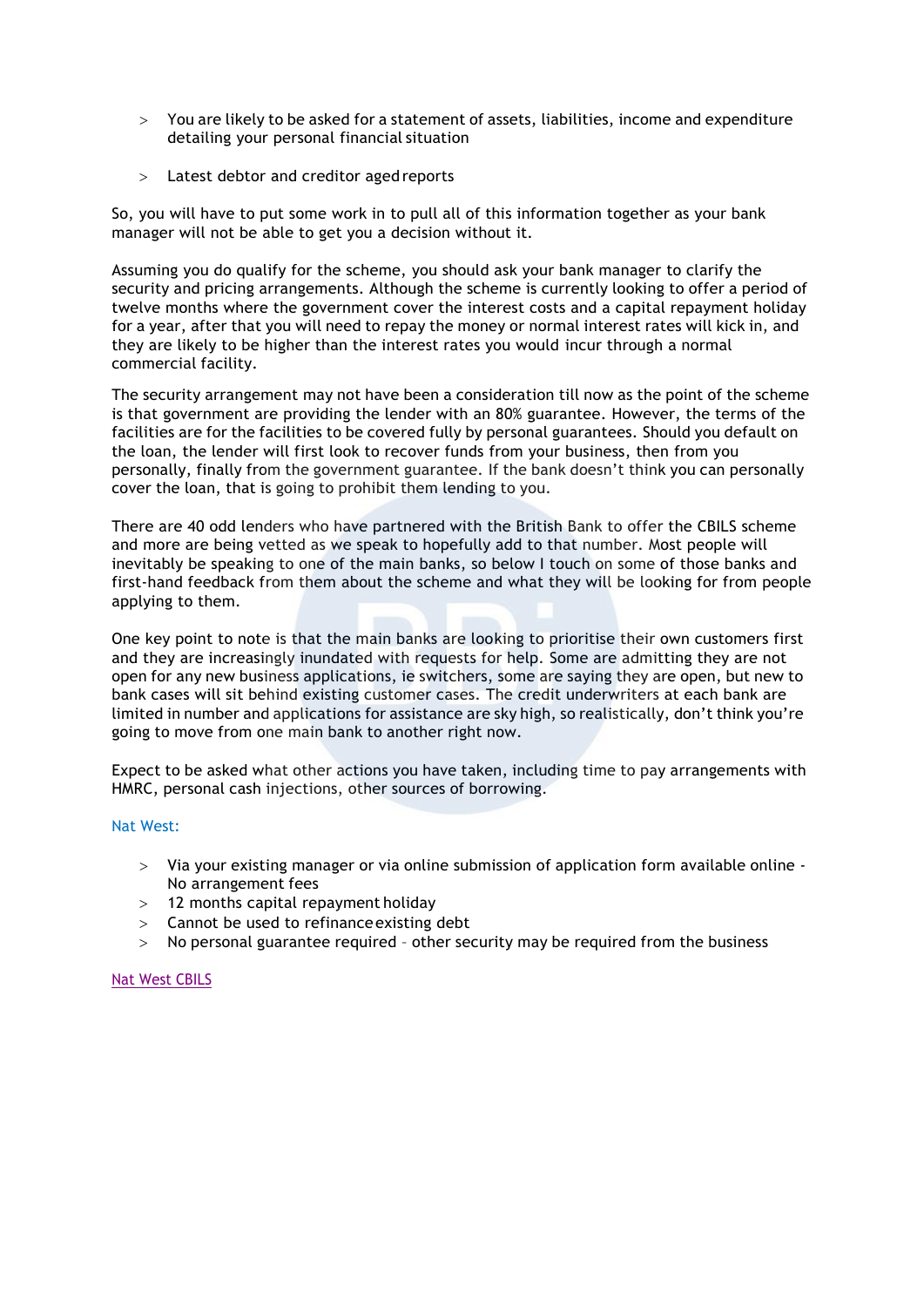## Barclays:

- Via your existing manager/call centre
- $>$  Security: £25k to £100k = Short form guarantee (SFG) from directors (for limited companies). £100k to £250k = SFG and Debenture. £250k+ = Full personal guarantee, debenture and tangible security where available.
- 6 Months capital repayment holiday

#### [Barclays CBILS](https://www.barclayscorporate.com/solutions/corporate-banking-solutions/financing/corporate-lending/coronavirus-business-interruption-loan/)

## HSBC:

- $>$  Via your existing manager
- No arrangement fees
- 12 months capital repayment holiday
- Cannot be used to refinanceexisting debt
- No personal guarantee required for loans under £100,000

### [HSBC CBILS](https://www.business.hsbc.uk/en-gb/finance-and-borrowing/credit-and-lending/coronavirus-business-interruption-loan-scheme)

Lloyds:

- Via your existing manager or your normal contact telephone number
- $>$  A capital repayment holiday may be offered
- Personal guarantees are likely to be required, additional security may be taken but they will not take a charge over your home
- For facilities with a proposed maturity after 31 December 2020, the facility amount
- > should not exceed:
	- Twice the annual wage bill of the beneficiary (including social charges as well as the cost of personnel working on the undertakings site but formally in the payroll of subcontractors) for 2019, or for the last year available. In the case of undertakings created on or after 1 January 2019, the maximum loan must not exceed the estimated annual wage bill for the first two years inoperation;

or

- 25% of total turnover of the beneficiary in 2019;
- or
- With appropriate justification and based on a self-certification by the Applicants of its liquidity needs, the liquidity needs of the Applicant from the moment of granting for the coming 18 months. The Applicant's liquidity plan may include both working capital and investment costs.

[Lloyds CBILS](https://www.lloydsbank.com/business/coronavirus/cbils.html?WT.ac=lloyds-bb_and_sme-covid_19-support-tile-FOM-cbils_homepage)